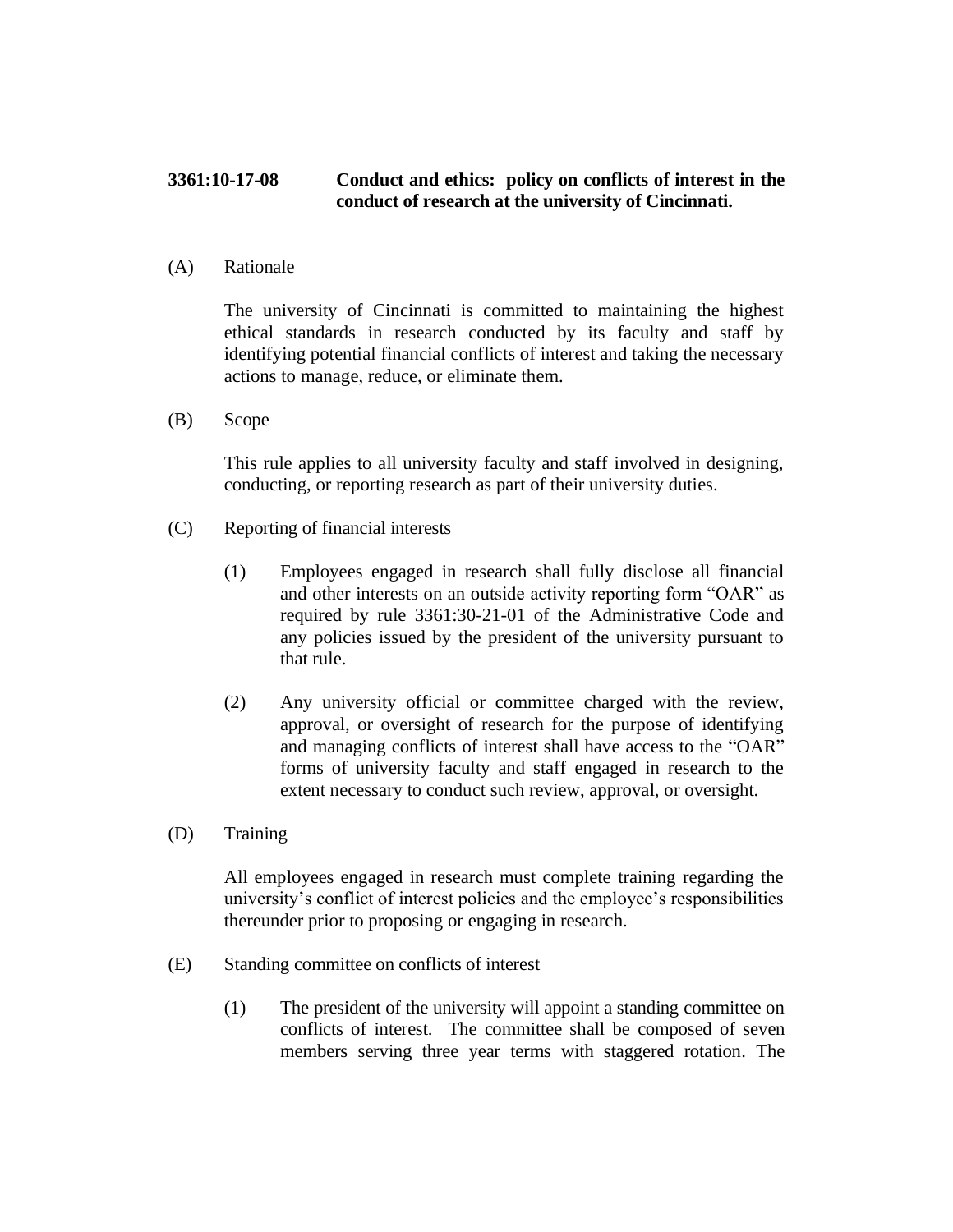members shall have sufficient breadth of research experience and knowledge of university policies and federal and state laws governing conflicts of interest in research to provide substantive analyses of the activities and relationships submitted for review. Four members shall be appointed by the president and three shall be selected by the faculty senate. The president shall appoint two faculty members in the college of medicine who engage in research and two faculty members from the college of engineering who engage in research. The president may also appoint non-voting exofficio members. The committee shall adopt written procedures to govern the submission and review of potential conflicts of interest, subject to the approval of the president and the vice president for research.

- (2) The vice president for research or the dean of any college may refer potential conflicts of interest to the committee to review. Where the committee determines that a conflict exists, the committee shall provide to the vice president for research written recommendations to manage, reduce, or eliminate the conflict of interest. The vice president or the vice president's designee shall issue a decision adopting, rejecting or modifying the determination and recommendations of the committee.
- (3) A researcher who disagrees with the decision of the vice president for research may appeal by delivering a written notice of appeal to the vice president within fourteen calendar days of the date of the decision is sent to the researcher.
	- (a) Upon receipt of a notice of appeal, the vice president for research shall appoint a three member ad hoc committee to consider the appeal.
	- (b) Within thirty days of its appointment, the ad hoc committee shall complete its review and send its recommendation to the vice president for research or the vice president's designee, who shall make a final decision and send written notification to the individual and to the standing committee.
	- (c) The vice president for research shall adopt written policies governing the appeal process.